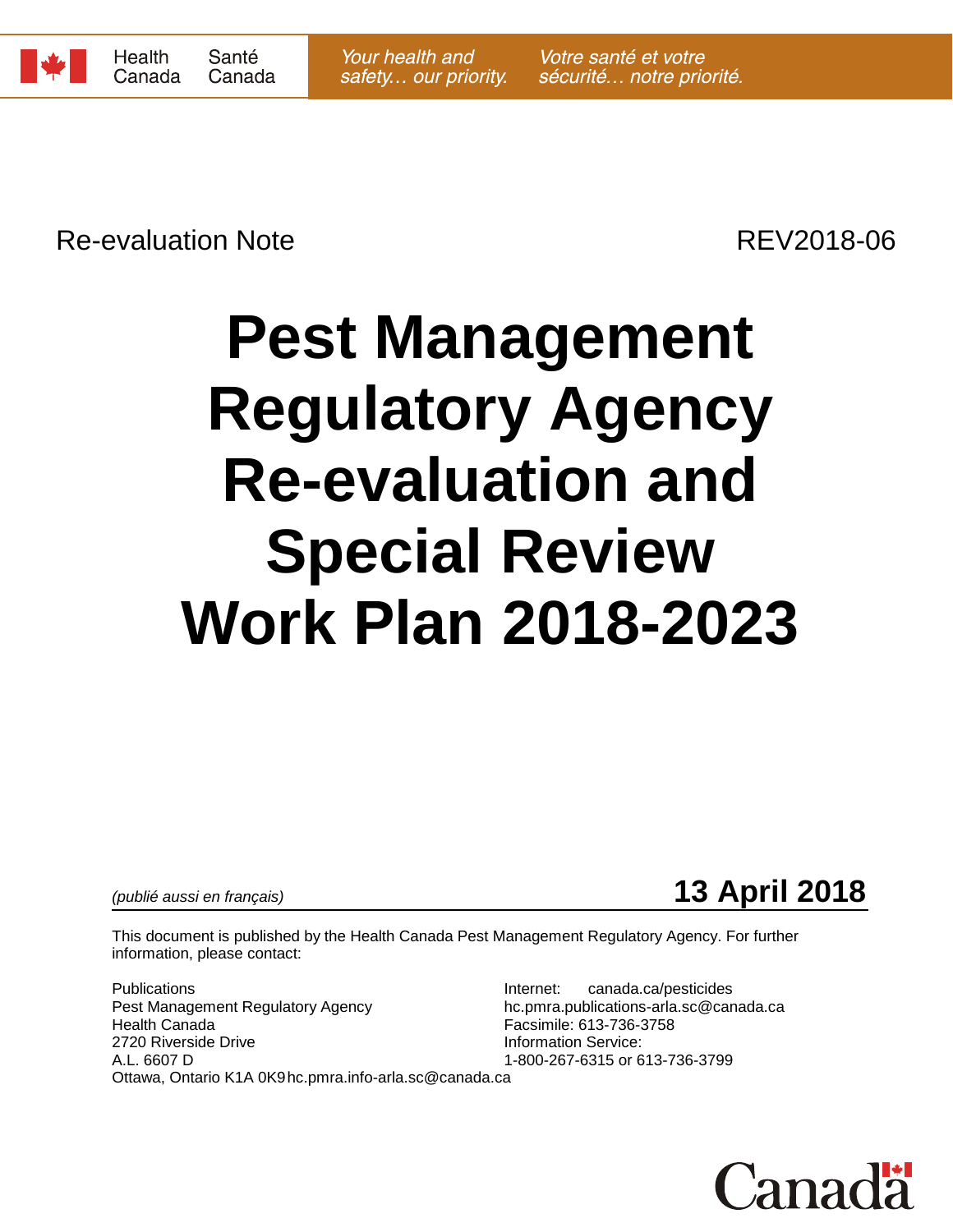ISSN: 1925-0630 (print) 1925-0649 (online)

Catalogue number: H113-5/2018-6E (print version) H113-5/2018-6E-PDF (PDF version)

#### **© Her Majesty the Queen in Right of Canada, represented by the Minister of Health Canada, 2018**

All rights reserved. No part of this information (publication or product) may be reproduced or transmitted in any form or by any means, electronic, mechanical, photocopying, recording or otherwise, or stored in a retrieval system, without prior written permission of the Minister of Public Works and Government Services Canada, Ottawa, Ontario K1A 0S5.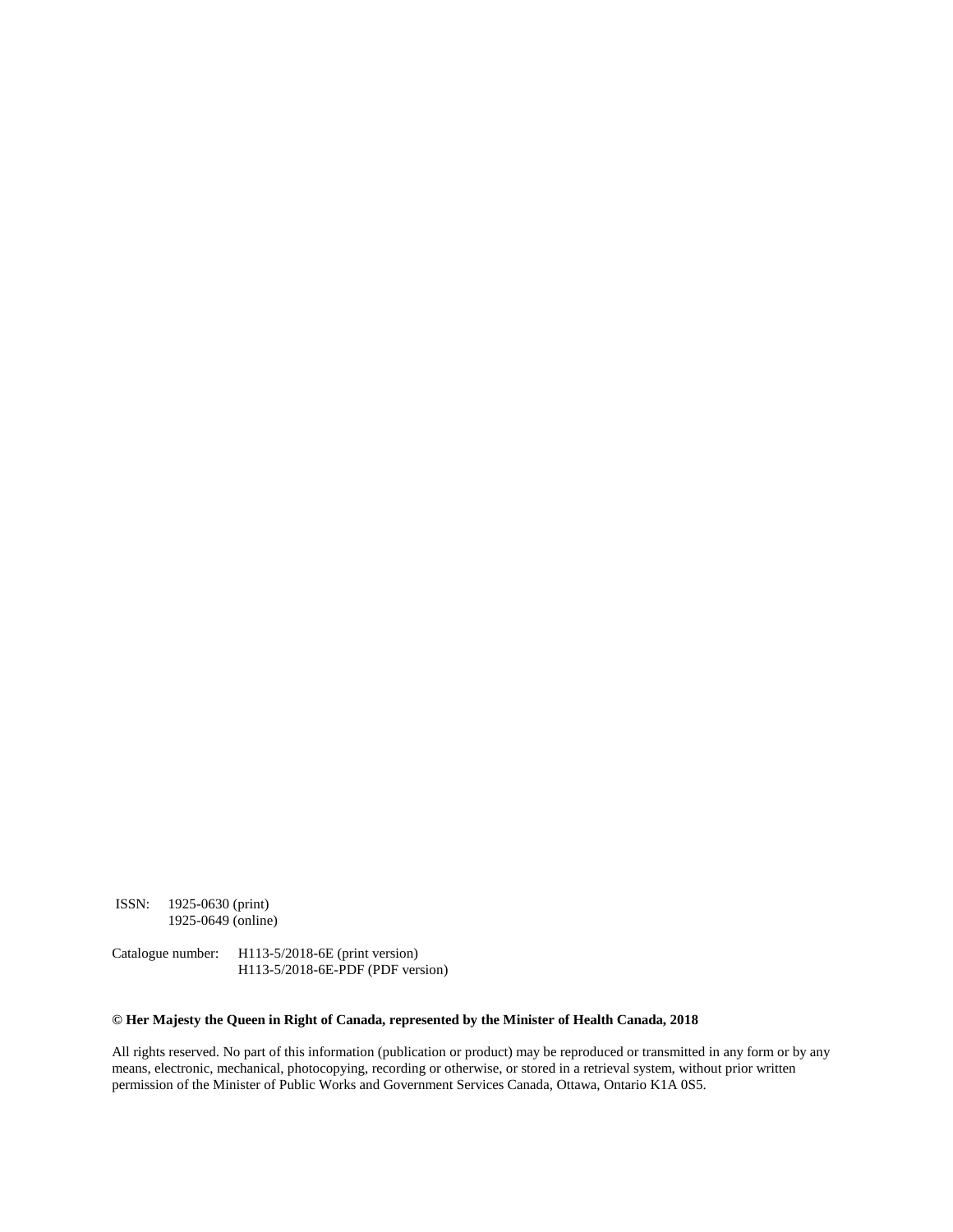## **Background**

The purpose of this document is to inform registrants, pesticide regulatory officials and the Canadian public of the re-evaluation and special review work planned by Health Canada's Pest Management Regulatory Agency (PMRA) from 1 April 2018 to 31 March 2023. This work plan includes, all ongoing re-evaluations and special reviews as well as new re-evaluations expected to be initiated in this time frame. This document replaces the previous Pest Management Regulatory Agency Re-evaluation and Special Review Work Plan 2017-2022.

The PMRA regulates pesticides in Canada, with the primary objective of protecting the health of Canadians and the environment. A pesticide may only be sold or used in Canada if it has been registered or otherwise authorized under authority of the *Pest Control Products Act*. The PMRA uses a rigorous science-based risk assessment approach to ensure that the product meets health and environmental standards and has value.

As part of the post-market program, registered pesticides are re-evaluated on a cyclical basis using modern assessment techniques and current scientific information. In addition, pesticides may also be re-evaluated as a result of changes in the information required or the procedures used by the PMRA to determine that the pesticide meets current health, environment and value standards. A special review may also be initiated at any time if there are reasonable grounds to believe that the health or environmental risks, or the value, of a pesticide is no longer acceptable. Special reviews differ from re-evaluation in that a special review is intended to examine only specific aspects of a pesticide.

The PMRA publishes all post-market proposed decisions for public consultation. Following consultation, comments and information submitted by the public and other stakeholders are considered before the PMRA issues a final decision. Stakeholders are encouraged to become aware of upcoming consultations, as well as new initiations, for active ingredients. All published documents related to re-evaluations and special reviews are available on the Pesticides and Pest Management portion of Canada.ca.

This five-year work plan may change in response to workload and to emerging issues that require priority action; thus, while this work plan will be updated annually, during the course of the year interested stakeholders can monitor the PMRA's Public Registry to view the announcement of new re-evaluations and special reviews, as well as the publication of proposed and final decisions.

## **Current Re-evaluation Work Plan**

In developing the work plan, the PMRA has taken a risk-based approach to prioritize reevaluations and special reviews where potential risk issues have been identified. Re-evaluations of older pesticide active ingredients registered before 1995, as well as special reviews initiated in 2013, have been prioritized to be completed by 2020. The anticipated publication dates outlined in the work plan represent the most up-to-date information on the status of the re-evaluation or special review. The work plan for the post-market reviews related to pesticide active ingredients registered before 1995, cyclical active ingredients and special reviews are included in Tables 1-6.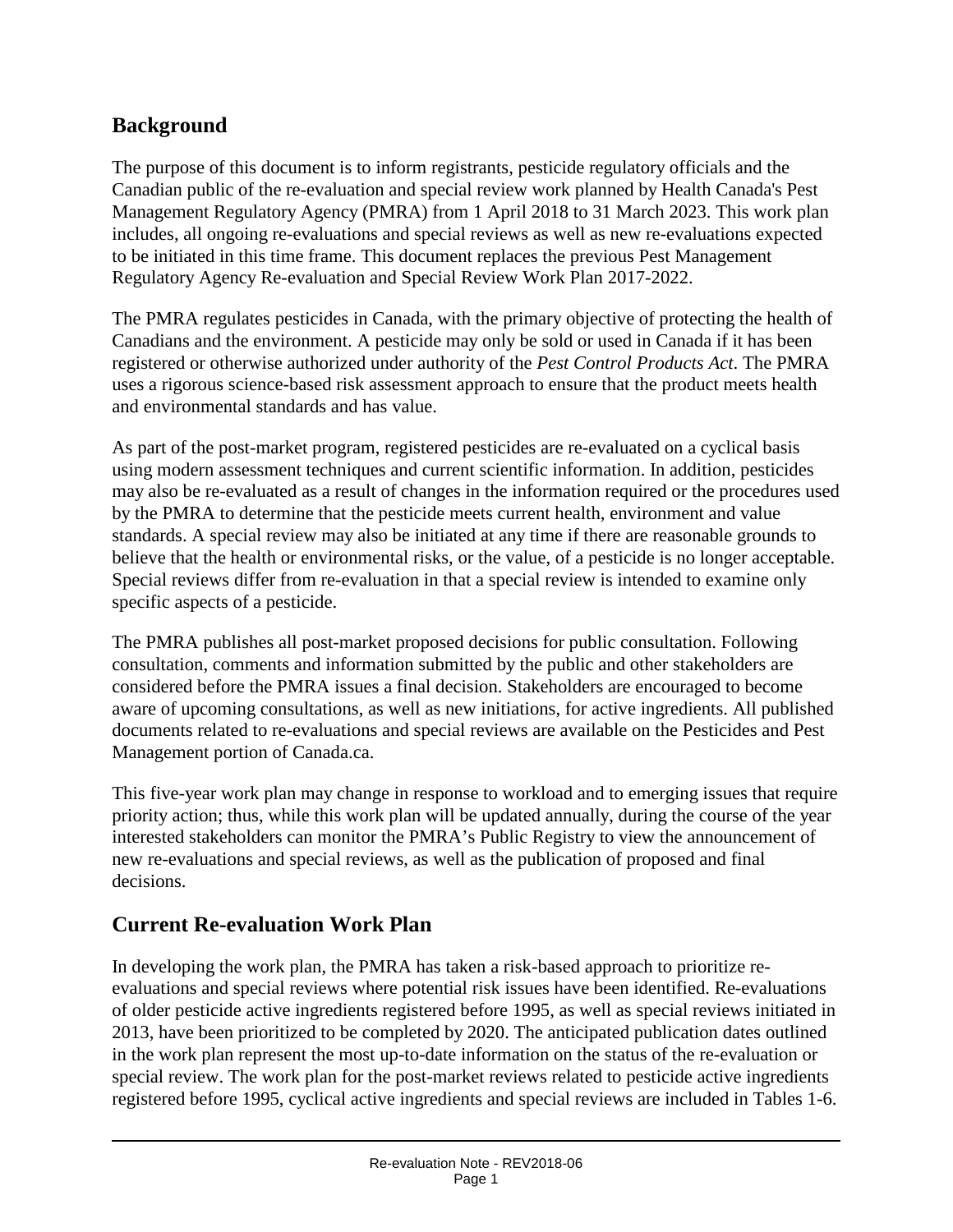The PMRA currently has several post-market reviews ongoing related to the neonicotinoid pesticides imidacloprid, clothianidin and thiamethoxam. All three active ingredients are currently under general re-evaluation as well as separate targeted re-evaluations related specifically to effects on pollinators. In addition to the re-evaluations, special reviews are underway for all three chemicals related to effects on squash bees. Further, an additional two special reviews are underway for clothianidin and thiamethoxam related to effects on aquatic organisms. The combined work plan for the neonicotinoid post-market reviews is provided in Table 7 and 8.

#### **Table 1 Anticipated Date of Public Consultation for Active Ingredients Registered Before 1995**

| <b>Active Ingredient Name</b>                      | <b>Date of Consultation</b> |
|----------------------------------------------------|-----------------------------|
| Chlorothalonil (paints, coatings and related uses) | December 2019               |
| Chlorpyrifos                                       | November 2018               |
| Dazomet (paints, coatings and related uses)        | December 2019               |
| Folpet (paints, coatings and related uses)         | December 2019               |
| Piperonyl butoxide                                 | September 2018              |
| Pyrethrins                                         | August 2019                 |
| Strychnine                                         | August 2018                 |
| Triforine                                          | March 2019                  |
| Ziram (paints, coatings and related uses)          | December 2019               |

#### **Table 2 Anticipated Date of Final Decision for Active Ingredients Registered Before 1995**

| <b>Active Ingredient Name</b> | <b>Date of Final Decision</b> |  |
|-------------------------------|-------------------------------|--|
| $2,4$ -DB                     | March 2020                    |  |
| 2,4-DB (2-ETHYLHEXYL ESTER)   | March 2020                    |  |
| Acephate                      | October 2018                  |  |
| Captan                        | May 2018                      |  |
| Chloropicrin                  | September 2018                |  |
| Chlorothalonil                | May 2018                      |  |
| Cypermethrin                  | May 2018                      |  |
| Dazomet                       | March 2019                    |  |
| Deltamethrin                  | June 2018                     |  |
| <b>Dichlorvos</b>             | September 2019                |  |
| Ethephon                      | December 2019                 |  |
| Ferbam                        | August 2018                   |  |
| Folpet                        | December 2019                 |  |
| Iprodione                     | June 2018                     |  |
| Linuron                       | December 2019                 |  |
| Mancozeb                      | June 2018                     |  |
| <b>Metam Potassium</b>        | October 2018                  |  |
| Metam Sodium                  | October 2018                  |  |
| Metiram                       | June 2018                     |  |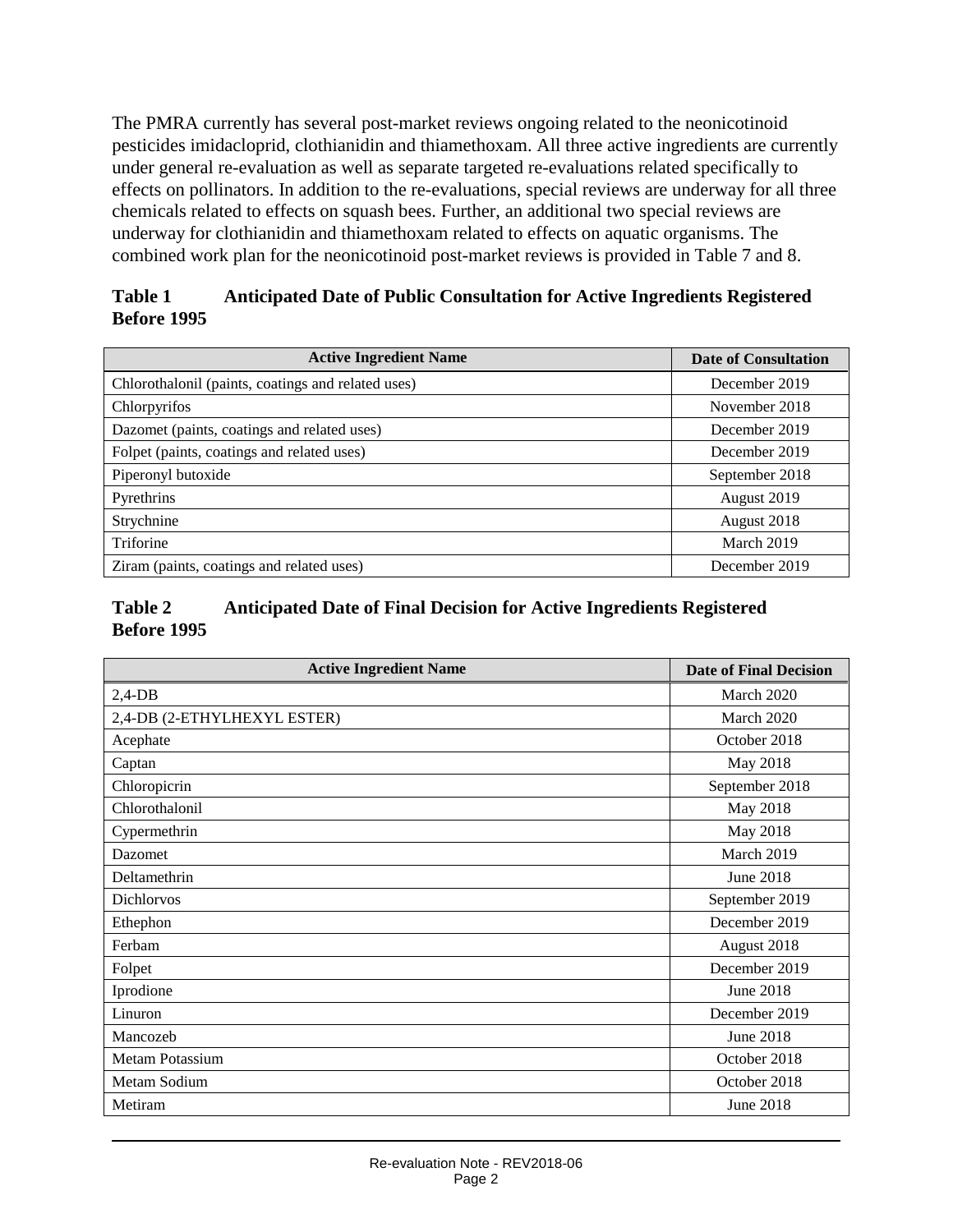| <b>Active Ingredient Name</b>         | <b>Date of Final Decision</b> |  |
|---------------------------------------|-------------------------------|--|
| N-octyl bicyclo heptene dicarboximide | June 2019                     |  |
| Permethrin                            | June 2019                     |  |
| Phosmet                               | December 2018                 |  |
| Sodium bromide                        | March 2019                    |  |
| Thiophanate methyl                    | December 2018                 |  |
| Thiram                                | August 2018                   |  |
| Ziram                                 | August 2018                   |  |

## **Table 3 Anticipated Date of Public Consultation for Cyclical Active Ingredients**

| <b>Active Ingredient Name</b>                      | Re-<br>evaluation | Date             |  |
|----------------------------------------------------|-------------------|------------------|--|
|                                                    | Category          |                  |  |
| 1- or 3-monomethylol-5,5-dimethylhydantoin         | 1                 | August 2019      |  |
| 1,3-Bis(Hydroxymethyl)-5,5-Dimethylhydantoin       | 1                 | August 2019      |  |
| Abamectin                                          | $\mathbf{1}$      | <b>July 2019</b> |  |
| Azoxystrobin                                       | $\mathbf{1}$      | November 2019    |  |
| Chlorimuron-ethyl                                  | $\mathbf{1}$      | <b>June 2018</b> |  |
| Clodinafop propargyl                               | $\mathbf{1}$      | <b>June 2018</b> |  |
| Copper (Present As Cuprous Thiocyanate)            | $\overline{2}$    | August 2018      |  |
| Cymoxanil                                          | $\mathbf{1}$      | November 2019    |  |
| Cyprodinil                                         | $\mathbf{1}$      | April 2019       |  |
| Cyromazine                                         | $\mathbf{1}$      | June 2019        |  |
| Difenoconazole                                     | $\overline{2}$    | June 2019        |  |
| Difethialone                                       | 3                 | February 2019    |  |
| Dimethomorph                                       | $\mathbf{1}$      | March 2019       |  |
| Dodecylguanidine Hydrochloride                     | 1                 | September 2019   |  |
| Fenhexamid                                         | $\mathbf{1}$      | October 2019     |  |
| Ferrous sulfate                                    | 3                 | March 2019       |  |
| Florasulam                                         | $\mathbf{1}$      | January 2020     |  |
| Flucarbazone (Present As Flucarbazone-Sodium)      | $\mathbf{1}$      | March 2020       |  |
| Flufenacet                                         | $\mathbf{1}$      | December 2019    |  |
| Fomesafen                                          | 1                 | <b>July 2018</b> |  |
| Isoxaflutole                                       | $\mathbf{1}$      | May 2019         |  |
| Kresoxim-Methyl                                    | 1                 | April 2019       |  |
| <b>Mineral Spirits</b>                             | $\mathbf{1}$      | June 2019        |  |
| Pyriproxyfen                                       | $\mathbf{1}$      | <b>July 2019</b> |  |
| Quizalofop-P-Ethyl                                 | $\mathbf{1}$      | June 2019        |  |
| S-Kinoprene                                        | 1                 | December 2019    |  |
| S-Metolachlor And R-Enantiomer                     | $\mathbf{1}$      | March 2020       |  |
| Sodium Omadine (paints, coatings and related uses) | $\mathbf{1}$      | December 2019    |  |
| Spinosad                                           | $\mathbf{1}$      | January 2020     |  |
| Streptomyces Griseoviridis Strain K61              | 3                 | December 2018    |  |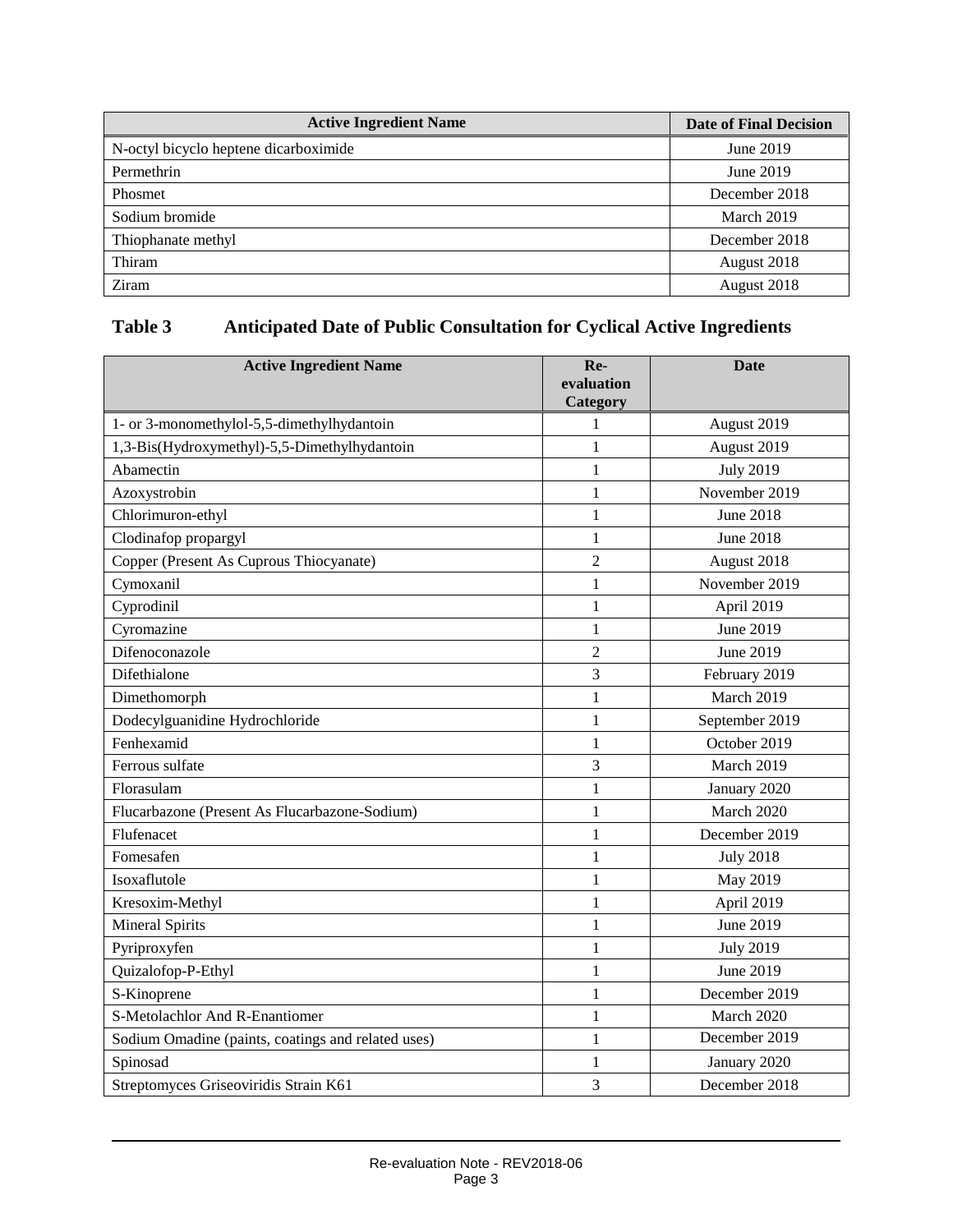| <b>Active Ingredient Name</b> | $Re-$<br>evaluation<br><b>Category</b>                                                                                                                                            | <b>Date</b>      |  |
|-------------------------------|-----------------------------------------------------------------------------------------------------------------------------------------------------------------------------------|------------------|--|
| Tebuconazole                  | 2                                                                                                                                                                                 | November 2018    |  |
| Tebufenozide                  |                                                                                                                                                                                   | February 2019    |  |
| Triticonazole                 |                                                                                                                                                                                   | <b>July 2020</b> |  |
| Uniconazole-P                 | 2                                                                                                                                                                                 | August 2019      |  |
| Zoxamide                      |                                                                                                                                                                                   | May 2020         |  |
| d-cis,trans-Allethrin         | Re-evaluations recently initiated by the                                                                                                                                          |                  |  |
| p-Menthane-3,8-diol           | PMRA. The PMRA is currently reviewing the                                                                                                                                         |                  |  |
| Trinexapac-ethyl              | active ingredients to determine the re-<br>evaluation category. The next update to this<br>work plan will include the anticipated date of<br>public consultation for these active |                  |  |
|                               | ingredients.                                                                                                                                                                      |                  |  |

## **Table 4 Anticipated Date of Final Decision for Cyclical Active Ingredients**

| <b>Active Ingredient Name</b>                   | <b>Re-evaluation</b><br>Category | <b>Date</b>      |
|-------------------------------------------------|----------------------------------|------------------|
| (Z,Z)-3,13-Octadecadienyl Acetate               | 3                                | March 2019       |
| Acetic Acid                                     | 3                                | May 2018         |
| Aminoethoxyvinylglycine                         | 3                                | June 2018        |
| Azadirachtin                                    | 3                                | March 2019       |
| Camphor Oil                                     | 3                                | <b>July 2019</b> |
| Cydia Pomonella Granulosis Virus (Strain Cmgv4) | 3                                | March 2019       |
| Cyfluthrin                                      | 1                                | September 2018   |
| Diflufenzopyr (Present As Sodium Salt)          | 3                                | April 2018       |
| Ethyl Alcohol                                   | 3                                | November 2018    |
| Eucalyptous Oil                                 | 3                                | <b>July 2019</b> |
| Fluroxypyr (present as 1-methylheptyl ester)    | 3                                | January 2019     |
| Fosetyl-Al                                      | 1                                | September 2019   |
| Hydrogen Peroxide                               | 3                                | April 2018       |
| Iron (Present As Ferric Phosphate)              | 3                                | <b>July 2018</b> |
| Isopropyl Alcohol                               | 3                                | May 2018         |
| Lambda-cyhalothrin                              | $\mathbf{1}$                     | March 2019       |
| Lemon Oil                                       | 3                                | <b>July 2019</b> |
| Methyl Anthranilate                             | 3                                | February 2019    |
| Oil Of Black Pepper                             | 3                                | June 2019        |
| Oil of Geranium                                 | 3                                | <b>July 2019</b> |
| Peroxyacetic Acid                               | 3                                | April 2018       |
| Pine Needle Oil                                 | 3                                | <b>July 2019</b> |
| Piperine                                        | 3                                | June 2019        |
| Pyridaben                                       | 1                                | September 2018   |
| Soybean Oil                                     | 3                                | January 2019     |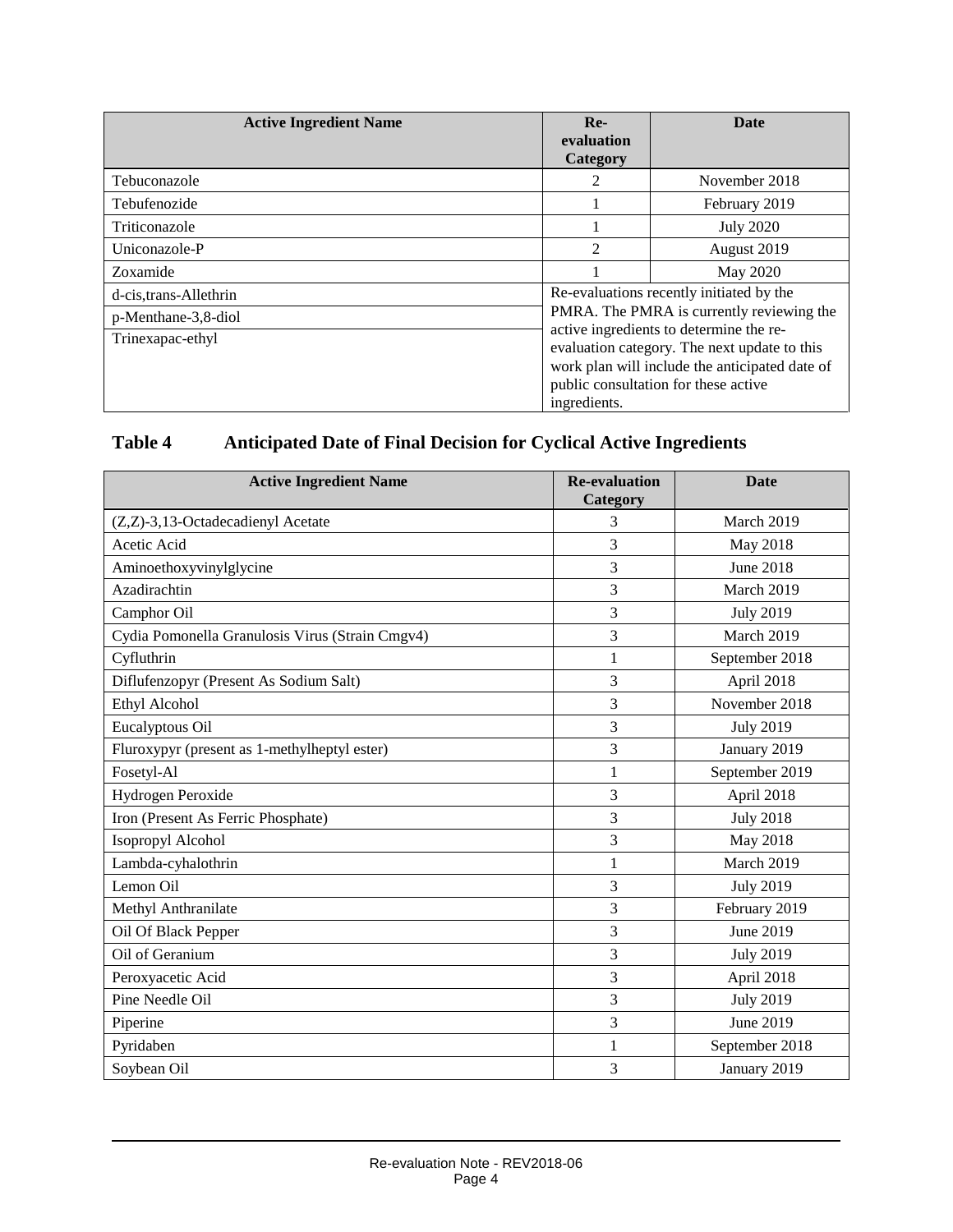| <b>Active Ingredient Name</b>        | <b>Re-evaluation</b><br>Category | Date        |
|--------------------------------------|----------------------------------|-------------|
| Trichoderma Harzianum Strain Krl-Ag2 |                                  | May 2019    |
| Zinc (Present As Zinc Oxide)         |                                  | August 2018 |

#### **Table 5 Anticipated Date of Public Consultation for Special Reviews**

| <b>Active Ingredient Name</b> | Date           |
|-------------------------------|----------------|
| Atrazine                      | November 2019  |
| Bromoxynil                    | January 2019   |
| Diodofon                      | December 2019  |
| Linuron                       | Feb 2020       |
| Naled                         | November 2018  |
| Naled                         | November 2018  |
| Pentachlorophenol             | September 2018 |
| Pymetrozine                   | December 2019  |
| Tetrachlorvinphos             | September 2018 |

## **Table 6 Anticipated Date of Final Decision for Special Reviews**

| <b>Active Ingredient Name</b> | Date          |  |
|-------------------------------|---------------|--|
| Acephate                      | January 2019  |  |
| <b>Dichlorvos</b>             | November 2019 |  |
| Fluopicolide                  | March 2019    |  |
| Hexazinone                    | October 2018  |  |

#### **Table 7 Anticipated Date of Public Consultation for Neonicotinoid Active Ingredients**

| <b>Active Ingredient Name</b>                       | Date             |  |
|-----------------------------------------------------|------------------|--|
| Clothianidin (General re-evaluation)                | December 2019    |  |
| Clothianidin (Special review aquatic invertebrates) | <b>July 2018</b> |  |
| Clothianidin (Special review squash bees)           | December 2018    |  |
| Imidacloprid (Pollinator re-evaluation)             | May 2018         |  |
| Imidacloprid (Special Review squash bees)           | December 2018    |  |
| Thiamethoxam (General re-evaluation)                | December 2019    |  |
| Thiamethoxam (Special review aquatic invertebrates) | <b>July 2018</b> |  |
| Thiamethoxam (Special review squash bees)           | December 2018    |  |

#### **Table 8 Anticipated Date of Final Decision for Neonicotinoid Active Ingredients**

| <b>Active Ingredient Name</b>           | Date          |  |
|-----------------------------------------|---------------|--|
| Clothianidin (Pollinator re-evaluation) | December 2018 |  |
| Imidacloprid (General re-evaluation)    | December 2018 |  |
| Thiamethoxam (Pollinator re-evaluation) | December 2018 |  |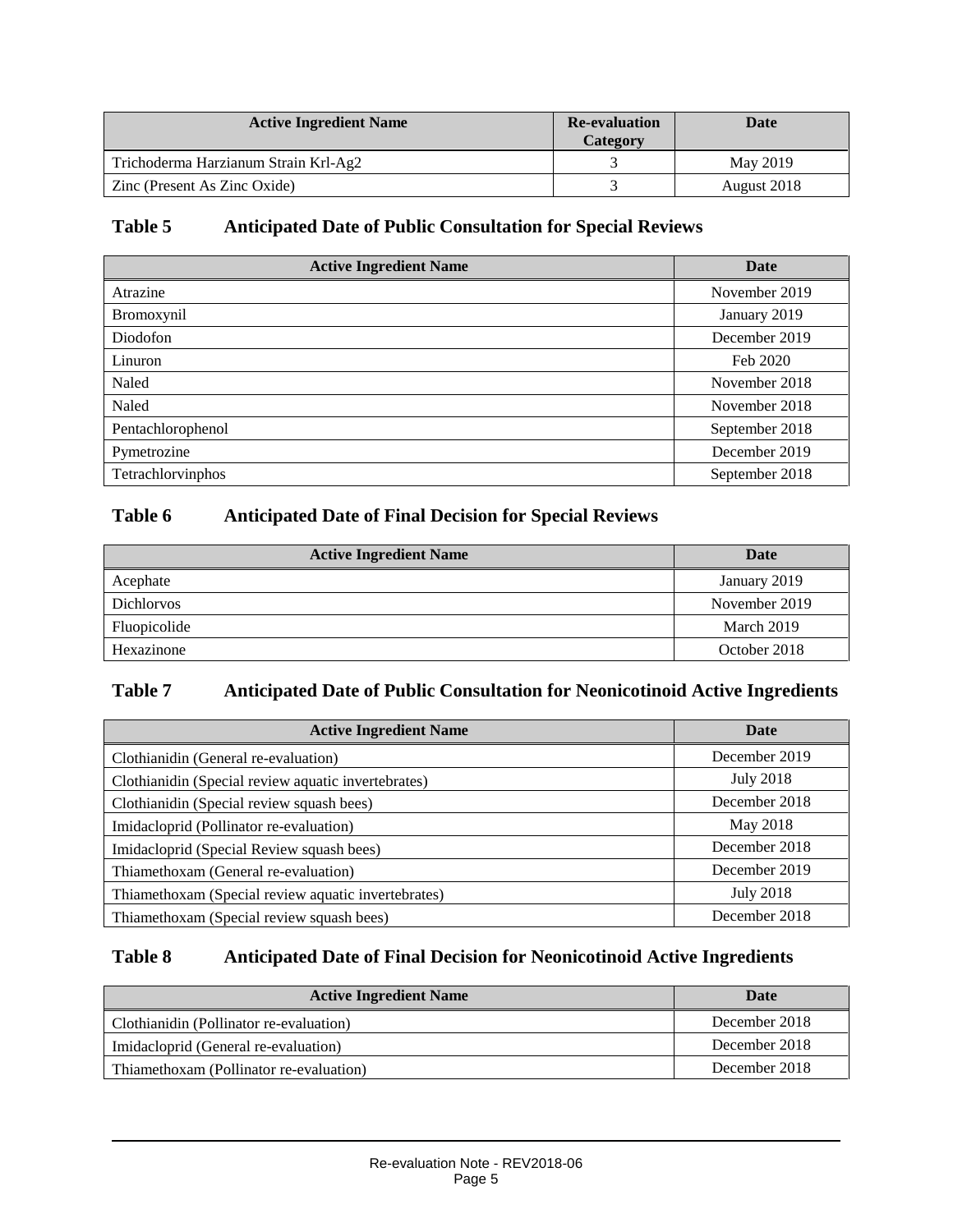## **New Re-evaluation Initiations**

The initiation date of the re-evaluation of a particular active ingredient is generally based on the date of its initial registration, or the date of the last completed re-evaluation. A complete list of all re-evaluations anticipated between April 2018 and March 2023 is included in Table 9. When these re-evaluations are initiated a notice will be posted to the PMRA's Public Registry.

| Table 9 | Re-evaluations to be Initiated Between 1 April 2018 and 31 March 2023 |  |  |
|---------|-----------------------------------------------------------------------|--|--|
|         |                                                                       |  |  |

| <b>Active Ingredient</b>                        |
|-------------------------------------------------|
| 2018-2019                                       |
| (E,Z)-3,13-Octadecadienyl acetate               |
| Acetamiprid                                     |
| DEET plus related active toluamides             |
| Fenbuconazole                                   |
| Picolinafen                                     |
| Propetamphos                                    |
| Pymetrozine                                     |
| Pyraclostrobin                                  |
| 2019-2020                                       |
| (E,Z)-9-Dodecenyl acetate                       |
| (Z)-9-Dodecenyl acetate                         |
| $(Z)$ -9-Tricosene                              |
| 1-Dodecanol                                     |
| 1-Tetradecanol                                  |
| 4,5-Dichloro-2-n-octyl-3(2H)-isothiazolone      |
| Ancymidol                                       |
| Boscalid                                        |
| <b>Brassica Hirta White Mustard Seed Powder</b> |
| Codlelure                                       |
| Corn Gluten Meal                                |
| Dried Blood                                     |
| Famoxadone                                      |
| Fenamidone                                      |
| Fluazinam                                       |
| Foramsulfuron                                   |
| Imiprothrin                                     |
| Iodosulfuron-methyl-sodium                      |
| Mecoprop P-isomer (present as acid)             |
| <b>Methyl Bromide</b>                           |
| Octadec-9-enoic acid, ethyl ester               |
| Octadec-9-enoic acid, methyl ester              |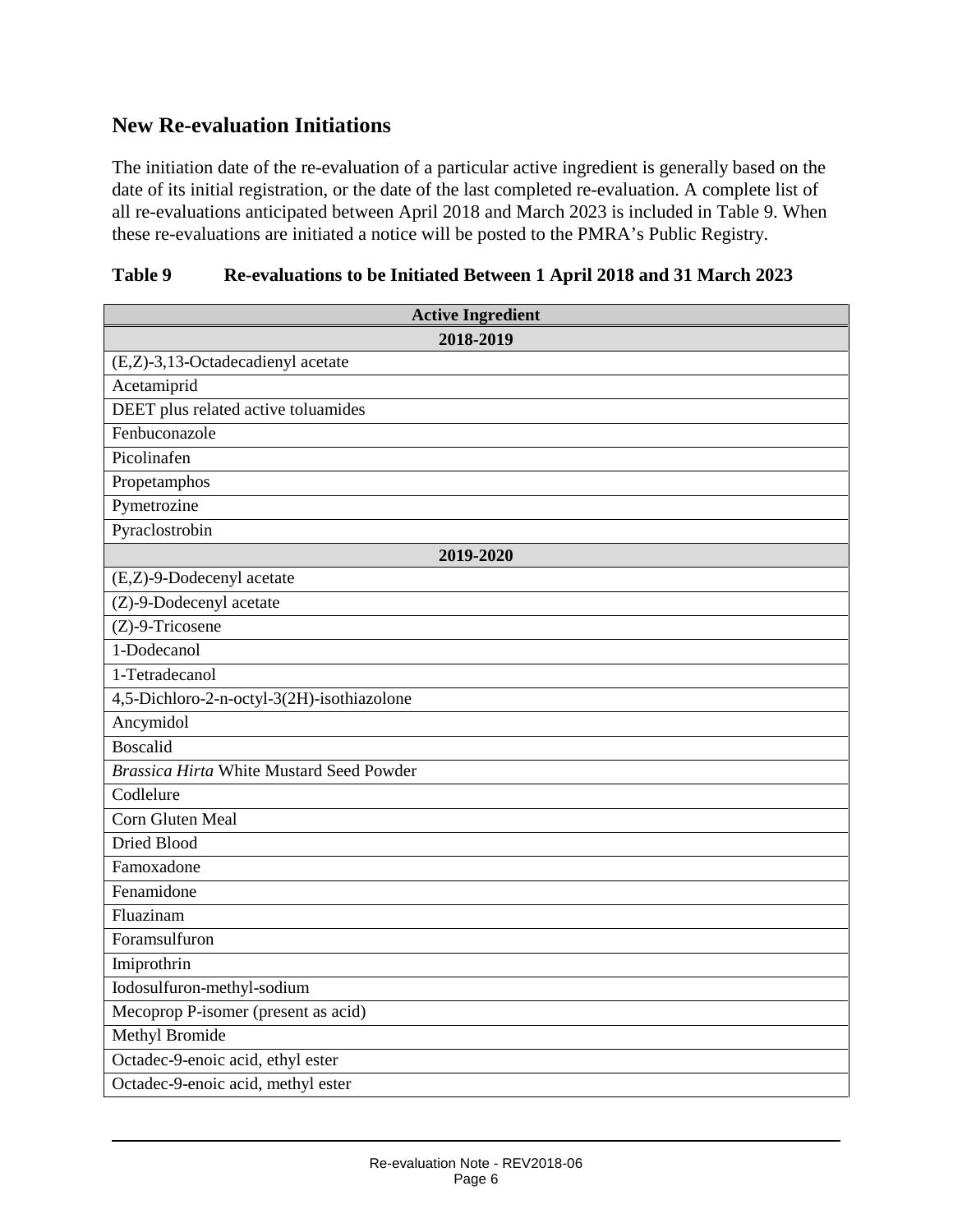| <b>Active Ingredient</b>                                                   |
|----------------------------------------------------------------------------|
| Prallethrin                                                                |
| Sodium Alpha-olefin sulfonate                                              |
| Trifloxystrobin                                                            |
| 2020-2021                                                                  |
| 1,2-Dibromo-2,4-dicyanobutane                                              |
| 10,10'-Oxybis(phenoxarsine)                                                |
| 1-Methylcyclopropene                                                       |
| 2-Bromo-4'-hydroxyacetophenone                                             |
| 4-Nitro-3-(trifluoromethyl) phenol sodium salt                             |
| Available chlorine, present as lithium hypochlorite                        |
| Bacillus Subtilis (Strain MBI600)                                          |
| Bensulide                                                                  |
| <b>Bifenazate</b>                                                          |
| Capsaicin                                                                  |
| Chondrostereum Purpureum (Strain: PFC2139)                                 |
| Copper (present as cuprous oxide, cupric oxide, metallic copper)           |
| Coumaphos                                                                  |
| Daminozide                                                                 |
| Etofenprox                                                                 |
| Hydramethylnon                                                             |
| Ipconazole                                                                 |
| Kaolin                                                                     |
| Mecoprop-P (present as dimethylamine salt)                                 |
| Mecoprop-P (present as potassium salt)                                     |
| Mesotrione                                                                 |
| Methoxyfenozide                                                            |
| Methyl Nonyl Ketone                                                        |
| Niclosamide                                                                |
| Phorate                                                                    |
| Potassium salts of fatty acids                                             |
| <b>Related Capsaicinoids</b>                                               |
| Silica aerogel                                                             |
| Silicon Dioxide (Present As 100% Diatomaceous Earth) - Fresh Water Fossils |
| Silicon Dioxide (Present As 100% Diatomaceous Earth) - Salt Water Fossils  |
| Sulphur                                                                    |
| Tepraloxydim                                                               |
| Tetrachlorvinphos                                                          |
| Triethanolamine salts of fatty acids                                       |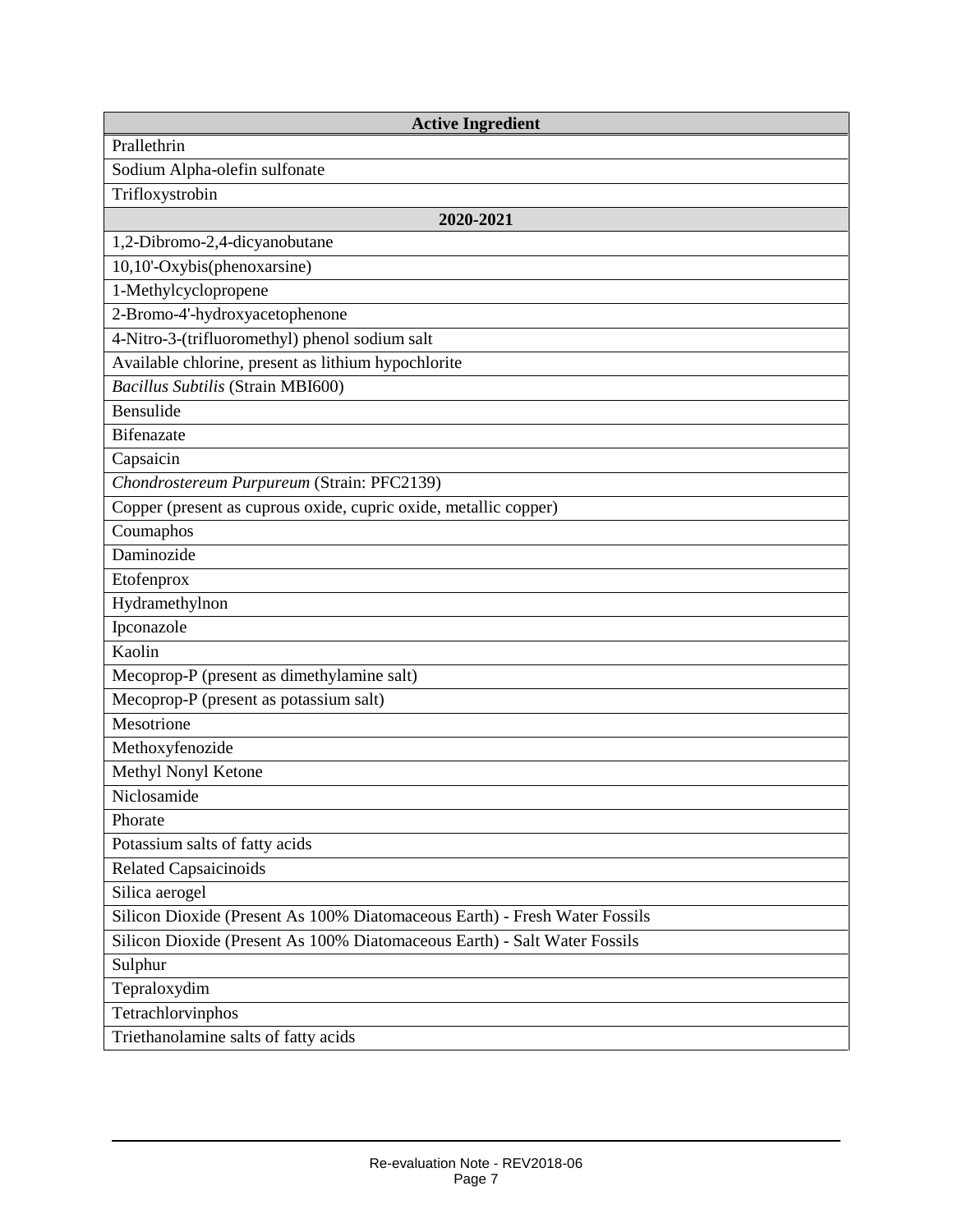| <b>Active Ingredient</b>                                                |
|-------------------------------------------------------------------------|
| 2021-2022                                                               |
| 1-(3-Chloroallyl)-3,5,7-triaza-1-azoniaadamantane chloride (cis isomer) |
| 2-(Hydroxymethyl)-2-nitro-1,3-propanediol                               |
| 2,2-Dibromo-3-nitrilopropionamide                                       |
| 2-Methyl-4-isothiazolin-3-one                                           |
| 4-CPA (4-Chlorophenoxyacetic acid)                                      |
| 5-Chloro-2-methyl-4-isothiazolin-3-one                                  |
| 6-Benzylaminopurine                                                     |
| Aminopyralid                                                            |
| Available chlorine, present as calcium hypochlorite                     |
| Available chlorine, present as sodium dichloro-S-triazinetrione         |
| Available chlorine, present as sodium hypochlorite                      |
| Available chlorine, present as trichloro-S-triazinetrione               |
| <b>Bacillus</b> sphaericus                                              |
| Barium metaborate monohydrate                                           |
| Bis(trichloromethyl)sulfone                                             |
| <b>Brodifacoum</b>                                                      |
| <b>Bromacil</b>                                                         |
| <b>Bromadiolone</b>                                                     |
| <b>Bronopol</b>                                                         |
| Carbon dioxide gas                                                      |
| Chlorophacinone                                                         |
| Cyazofamid                                                              |
| Dichlobenil                                                             |
| Diflubenzuron                                                           |
| Diphacinone (present in free form or as sodium salt)                    |
| Disodium cyanodithioimidocarbonate                                      |
| Formic acid                                                             |
| Gibberellic acid                                                        |
| Gibberellins A4A7                                                       |
| Liquid carbon dioxide                                                   |
| Mecoprop-P (present as diglycolamine salt)                              |
| Methylene bis(thiocyanate)                                              |
| Metribuzin                                                              |
| Nucleopolyhedrovirus for Douglas-fir tussock moth                       |
| Paraquat                                                                |
| Pinoxaden                                                               |
| Polymerized butenes                                                     |
| Potassium bicarbonate                                                   |
| Prohexadione calcium                                                    |